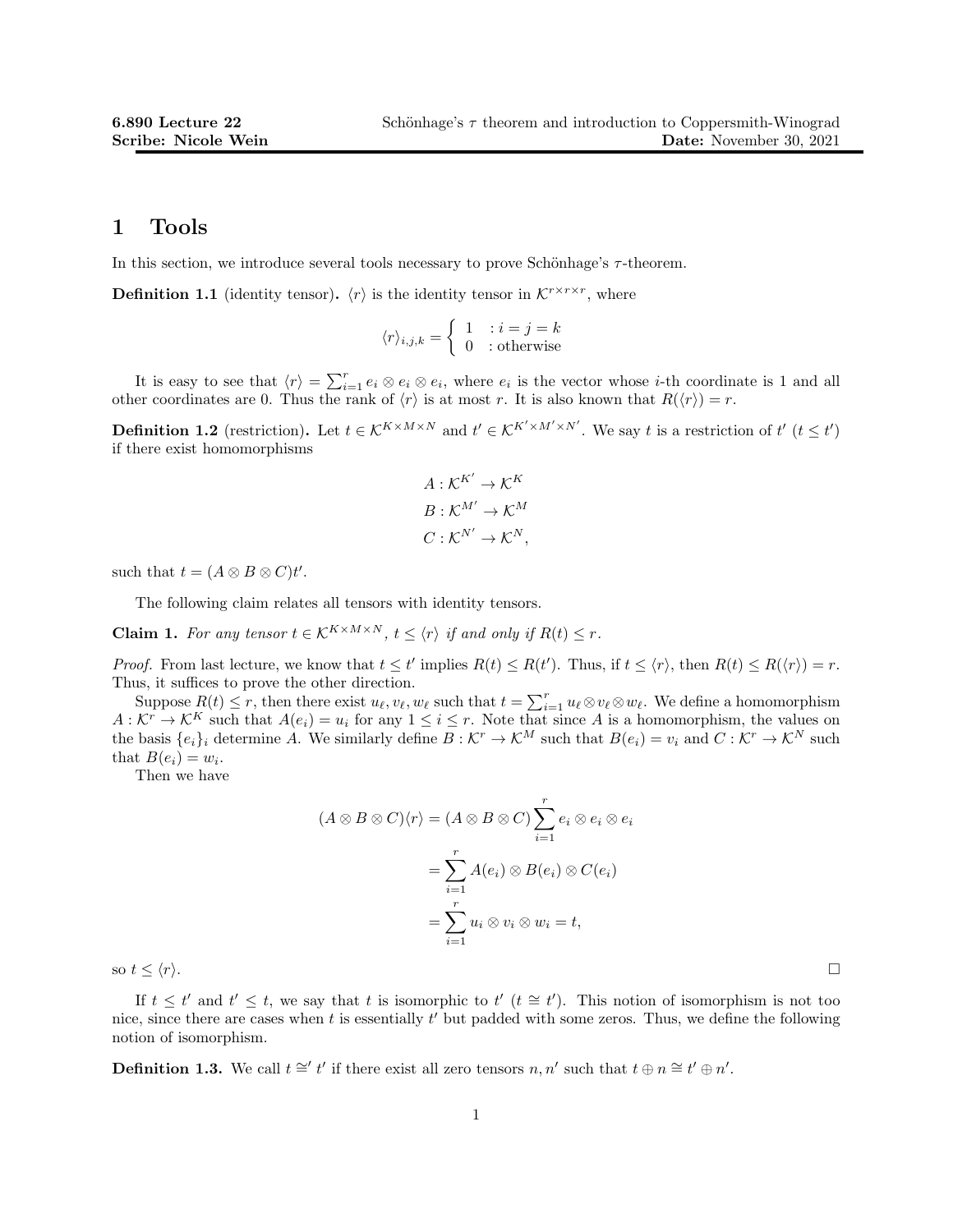Proposition 1. The isomorphism classes of tensors form a ring. In other words, the followings are true.

1.  $t \oplus \langle 0 \rangle \cong' t$ . 2.  $t \otimes \langle 1 \rangle \cong' t$ . 3.  $t \oplus (t' \oplus t'') \cong (t \oplus t') \oplus t''$ .  $4. t \otimes (t' \otimes t'') \cong (t \otimes t') \otimes t''$ . 5.  $t \oplus t' \cong' t' \oplus t$ . 6.  $t \otimes t' \cong' t' \otimes t$ . 7.  $t \otimes (t' \oplus t'') \cong (t \otimes t') \oplus (t \otimes t'')$ .

All facts in this proposition should be easy to check, so we omit its proof.

# 2 Preliminaries

We recall several definitions and lemmas from previous lectures.

**Definition 2.1.** t is a restriction of tensor t', denoted  $t \leq t'$ , if there exist homomorphisms A, B, and C, such that  $t = (A \otimes B \otimes C)t'$ .

**Lemma 2.1.** A tensor t is the restriction of the  $r \times r \times r$  diagonal tensor (i.e.  $t \leq \langle r \rangle$ ) if and only if  $R(t) \leq r$ .

**Lemma 2.2.** If  $t \leq t'$  then  $t \otimes t'' \leq t' \otimes t''$ . The same is true for  $\otimes$  replaced by  $\oplus$ .

**Definition 2.2.** Tensor t is *isomorphic* to tensor t', denoted  $t \approx t'$ , if  $t \leq t'$  and  $t' \leq t$ . Note that in this case  $A$ ,  $B$ , and  $C$  are isomorphisms.

Lemma 2.3. The isomorphism classes of tensors form a ring.

**Definition 2.3.** If a is an integer, we let  $a \odot t$  denote the direct sum of t with itself a times. Also, we let  $t^{\otimes a}$  denote the Kronecker product of t with itself a times.

Lemma 2.4. For any s,  $\langle K^{s+1}, M^{s+1}, N^{s+1} \rangle \cong \langle K^s, M^s, N^s \rangle \otimes \langle K, M, N \rangle$ 

**Lemma 2.5.** If  $R(\langle K, M, N \rangle) \leq r$ , then  $\omega \leq 3 \log r / \log(KMN)$ .

Lemma 2.6.  $(\langle K, M, N \rangle) \otimes (\langle K', M', N' \rangle) = \langle K K', MM', NN' \rangle$ .

# 3 Schönhage's  $\tau$  theorem

**Theorem 3.1** (Schönhage's  $\tau$  theorem). Suppose  $r > p$  and the border rank  $\underline{R}(\bigoplus_{i=1}^{p} \langle k_i, m_i, n_i \rangle) \leq r$ . Then  $\omega \leq 3\tau$  where  $\tau$  is the solution to  $\sum_{i=1}^{p} (k_i \cdot m_i \cdot n_i)^{\tau} = r$ .

Schönhage's  $\tau$  theorem suggests a new approach to matrix multiplication: identify the direct sum of matrix multiplication tensors, show that its border rank is at most r, and then solve for  $\tau$ , which bounds  $\omega$ .

Proof. We begin with a lemma.

**Lemma 3.1.** Suppose the rank (not to be confused with border rank)  $R(a \bigcirc (K, M, N)) \leq b$ . Then for all integers  $s \geq 1$ ,  $R(a \odot \langle K^s, M^s, N^s \rangle) \leq \lceil b/a \rceil^s \cdot a$ .

Proof. We proceed by induction on s.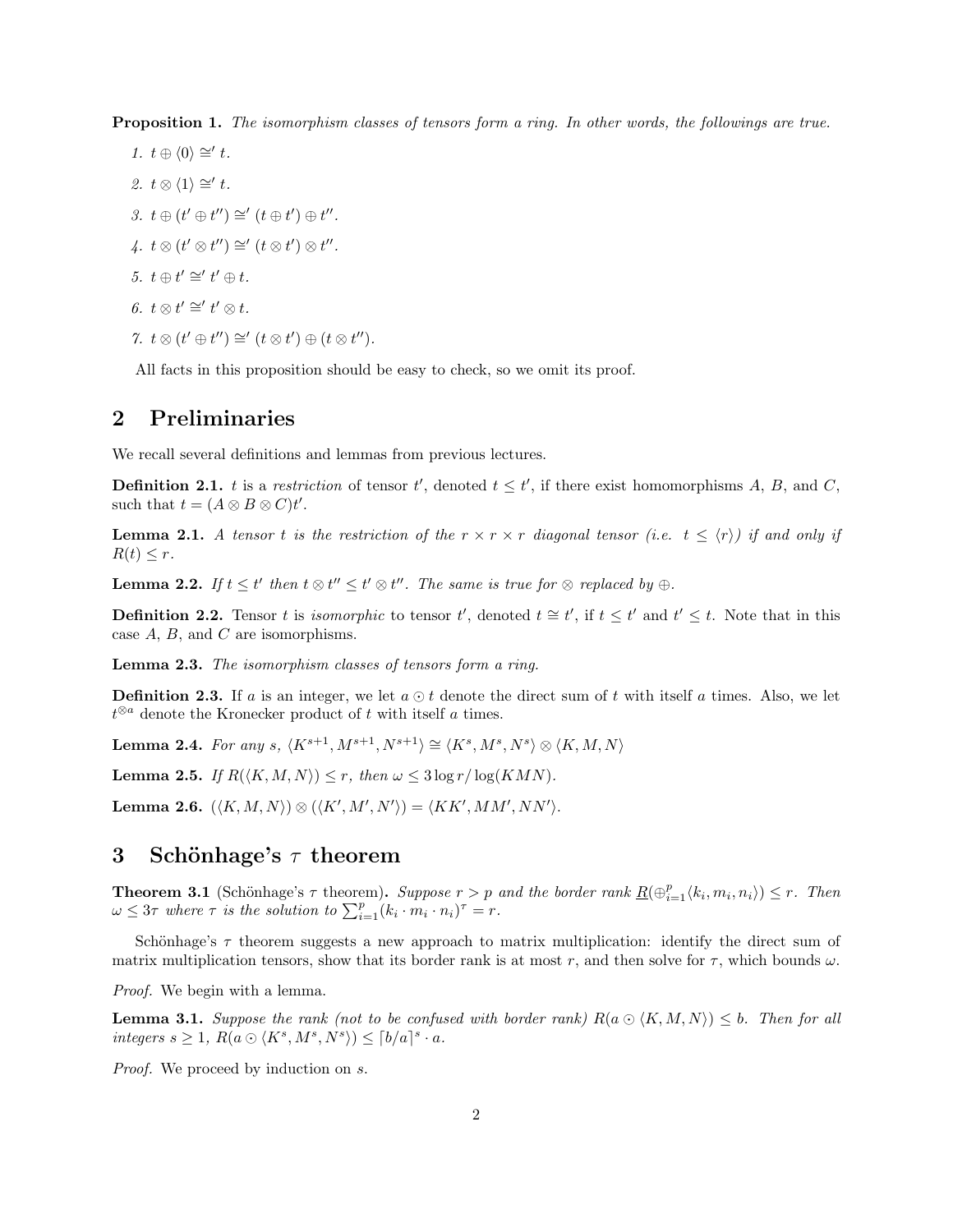**Base case:**  $s = 1$ . In this case,  $R(a \odot \langle K^s, M^s, N^s \rangle) = R(a \odot \langle K, M, N \rangle) \leq b \leq \lceil b/a \rceil^s \cdot a$ .

**Inductive hypothesis:** Suppose that  $R(a \odot \langle K^s, M^s, N^s \rangle) \leq [b/a]^s \cdot a$ . By lemma 2.1, this is equivalent to supposing that  $a \odot \langle K^s, M^s, N^s \rangle \le \langle [b/a]^s \cdot a \rangle$ .

**Inductive step:** Our goal is to show that  $R(a \odot \langle K^{s+1}, M^{s+1}, N^{s+1} \rangle) \leq [b/a]^{s+1} \cdot a$ . By Lemma 2.4, we have

$$
a \odot \langle K^{s+1}, M^{s+1}, N^{s+1} \rangle \cong (a \odot \langle K^s, M^s, N^s \rangle) \otimes \langle K, M, N \rangle
$$
  
\n
$$
\leq \langle [b/a]^s \cdot a \rangle \otimes \langle K, M, N \rangle \qquad \text{by the inductive hypothesis and Lemma 2.2}
$$
  
\n
$$
\cong ([b/a]^s \cdot a) \odot \langle K, M, N \rangle
$$
  
\n
$$
\cong ([b/a]^s) \odot (a \odot \langle K, M, N \rangle)
$$
  
\n
$$
\leq \langle [b/a]^s \rangle \otimes \langle b \rangle
$$
  
\n
$$
\cong \langle [b/a]^s \cdot b \rangle.
$$

Thus,  $R(a \odot \langle K^{s+1}, M^{s+1}, N^{s+1} \rangle) \leq [b/a]^{s} \cdot b \leq [b/a]^{s+1}$  $\cdot a.$ 

Now we prove a corollary of Lemma 3.1, which we will use to prove Schönhage's  $\tau$  theorem.

**Corollary 3.1.** If  $R(a \odot \langle K, M, N \rangle) \leq b$ , then  $\omega \leq 3 \log[b/a]/\log(KMN)$ .

*Proof.* By Lemma 3.1, for all s,  $R(\langle K^s, M^s, N^s \rangle) \leq [b/a]^s \cdot a$ . Thus, by Lemma 2.5, for all s,

$$
\omega \leq \frac{3\log([b/a]^s \cdot a)}{\log(K^s M^s N^s)}
$$
  
= 
$$
\frac{3s\log[b/a]}{s\log(KMN)} + \frac{3\log a}{s\log(KMN)}
$$
  
= 
$$
\frac{3\log[b/a]}{\log(KMN)} + O(1/s).
$$

Since  $1/s \to 0$  as  $s \to \infty$  and  $\omega$  is an infimum, we have that  $\omega \leq \frac{3 \log(b/a)}{\log(KMN)}$  $log(KMN)$ .

Now we will use Corollary 3.1 to prove Schönhage's  $\tau$  theorem. Note that we will need to overcome the fact that Corollary 3.1 is about rank while Schönhage's  $\tau$  theorem is about border rank. We will use a similar trick to last lecture.

Let  $t = \bigoplus_{i=1}^p \langle k_i, m_i, n_i \rangle$  and let h be an integer such that  $R_h(t) \leq r$ . Let s be a large integer. Then we have  $R_{h\cdot s}(t^{\otimes s}) \leq r^s$ . Last lecture we saw how to turn a border rank expression into a rank expression; we have

$$
R(t^{\otimes s}) \le r^s \cdot \text{poly}(h \cdot s). \tag{1}
$$

Now, by Lemmas 2.6 and 2.3, and the distributive property of rings, we have

$$
t^{\otimes s} \cong (\bigoplus_{i=1}^p \langle k_i, m_i, n_i \rangle)^{\otimes s}
$$
  

$$
\cong \bigoplus_{s_1, s_2, \dots, s_p: \sum_{i=1}^p s_i = s} \left( \frac{s!}{s_1! s_2! \dots s_p!} \right) \odot \Big\langle \prod_{i=1}^p k_i^{s_i}, \prod_{i=1}^p m_i^{s_i}, \prod_{i=1}^p n_i^{s_i} \Big\rangle.
$$

Now we will pick one of the summands from the above expression and apply Corollary 3.1 on it. Let  $\tau$ with  $2/3 < \tau < 1$  be the solution to

$$
\sum_{i=1}^p (k_i \cdot m_i \cdot n_i)^\tau = r.
$$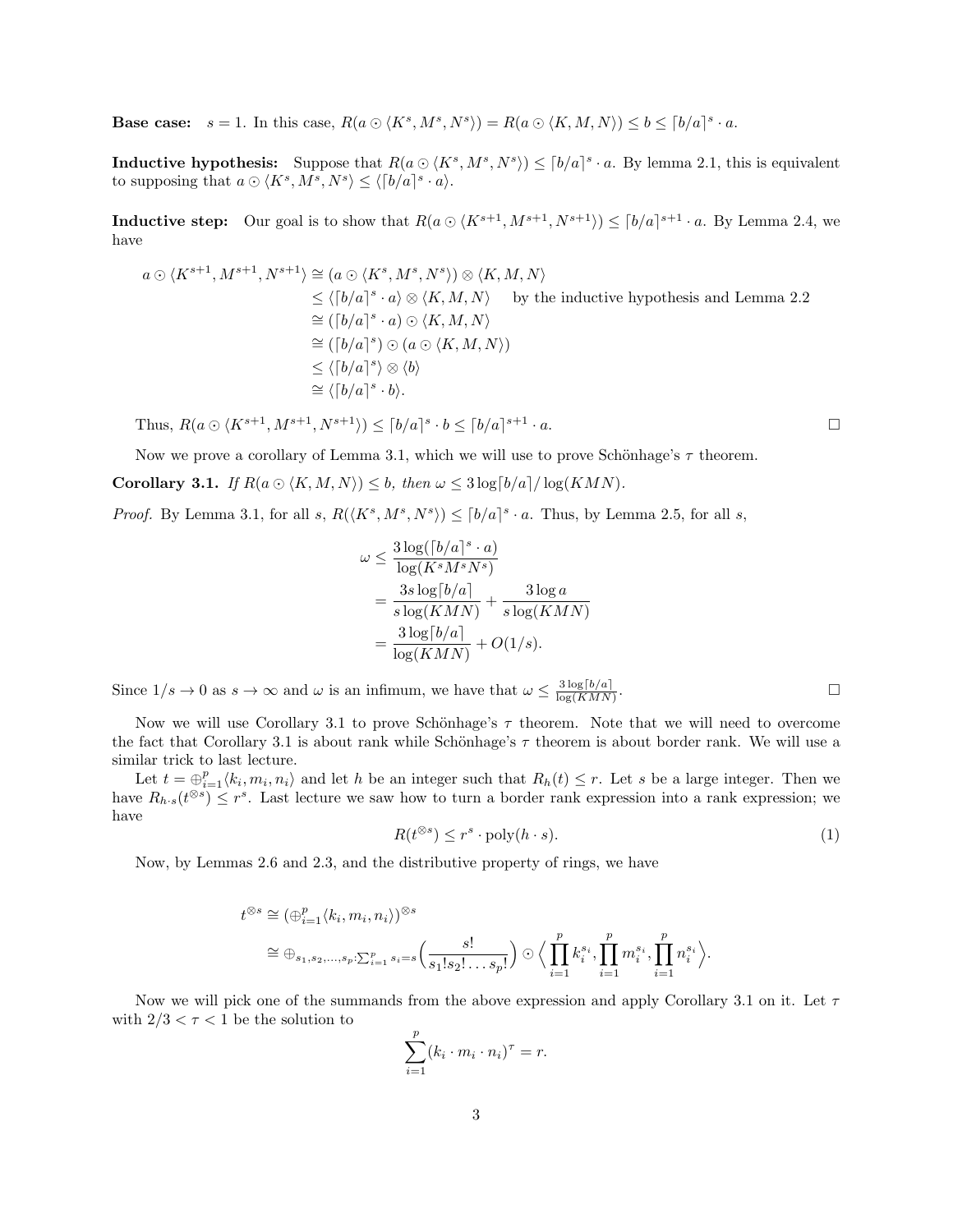Such a  $\tau$  exists but we will not prove it. Taking both sides of the equation to the s power we get:

$$
\sum_{s_1, s_2, ..., s_p: \sum_{i=1}^p s_i = s} \left( \frac{s!}{s_1! s_2! \dots s_p!} \right) \cdot \left( \prod_i k_i^{s_i} \cdot \prod_i m_i^{s_i} \cdot \prod_i n_i^{s_i} \right)^{\tau} = r^s.
$$

Let  $\overline{s}_1, \overline{s}_2, \ldots, \overline{s}_p$  be such than  $\sum_{i=1}^p \overline{s}_i = s$  and the inner summand  $\left(\frac{\overline{s}_1!}{\overline{s}_1!\overline{s}_2!\ldots\overline{s}_p!}\right) \cdot \left(\prod_i k_i^{\overline{s}_i} \cdot \prod_i m_i^{\overline{s}_i} \cdot \prod_i n_i^{\overline{s}_i}\right)^{\tau}$ is maximized.

The number of choices  $s_1, s_2, \ldots, s_p$  such that  $\sum_{i=1}^p s_i = s$  is  $\binom{s+p-1}{p-1}$ . Thus, the entire summation above is at most  $\binom{s+p-1}{p-1} \cdot \left(\frac{\overline{s}!}{\overline{s}_1!\overline{s}_2!\dots \overline{s}_p!}\right) \cdot \left(\prod_i k_i^{\overline{s}_i} \cdot \prod_i m_i^{\overline{s}_i} \cdot \prod_i n_i^{\overline{s}_i}\right)^{\tau}$ .

Let  $K = \prod_{i=1}^p k_i^{\overline{s}_i}$ , let  $M = \prod_{i=1}^p m_i^{\overline{s}_i}$ , and let  $N = \prod_{i=1}^p n_i^{\overline{s}_i}$ . Then, the entire summation above is at most  $\binom{s+p-1}{p-1} \cdot \left(\frac{\frac{1}{s!}}{\frac{1}{s_1! s_2! \dots s_p!}}\right) \cdot (KMN)^{\tau}$ . That is,

$$
r^{s} \le \binom{s+p-1}{p-1} \cdot \left(\frac{\overline{s}!}{\overline{s}_{1}!\overline{s}_{2}!\dots\overline{s}_{p}!}\right) \cdot (KMN)^{\tau}.
$$
 (2)

Further:

$$
r^{s} \cdot \text{poly}(h \cdot s) \le \binom{s+p-1}{p-1} \cdot \left(\frac{\overline{s}!}{\overline{s}_1! \overline{s}_2! \dots \overline{s}_p!} \right) \cdot (KMN)^{\tau} \text{poly}(h \cdot s). \tag{3}
$$

Let  $a = \left(\frac{\overline{s}!}{\overline{s}_1!\overline{s}_2!\dots\overline{s}_p!}\right)$  and let  $b = \left(\frac{s+p-1}{p-1}\right) \cdot \left(\frac{\overline{s}!}{\overline{s}_1!\overline{s}_2!\dots\overline{s}_p!}\right) \cdot (KMN)^{\tau}$  poly $(h \cdot s)$ . Then, by Equations 1 and 3, we have  $R(a \odot \langle K, M, N \rangle) \leq b$ .

Notice that  $\lceil b/a \rceil = \binom{s+p-1}{p-1} \cdot (KMN)^{\tau} \text{poly}(h \cdot s)$ . Then, by Corollary 3.1,

$$
\omega \le \frac{3\log\left[\frac{b}{a}\right]}{\log(KMN)}
$$
  
\n
$$
\le \frac{3\log(KMN)^{\tau}}{\log(KMN)} + \frac{3\log\left(\frac{s+p-1}{p-1}\right)\log(h\cdot s)}{\log(KMN)}
$$
  
\n
$$
= 3\tau + \frac{3\log\left(\frac{s+p-1}{p-1}\right)\log(h\cdot s)}{\log(KMN)}.
$$
\n(4)

We claim that as  $s \to \infty$ ,  $\frac{3 \log {s+p-1 \choose p-1} \text{poly}(h \cdot s)}{\log(KMN)} \to 0$ . By Equation 3, we have

$$
\log(KMN)^{\tau} \ge \log\left(\frac{r^s}{\text{poly}(s)\left(\frac{\overline{s}!}{\overline{s}_1!\overline{s}_2!\dots\overline{s}_p!}\right)}\right)
$$

$$
\ge \log\left(\frac{(r/p)^s}{\text{poly}(s)}\right)
$$

$$
= s\log(r/p) - O(\log s).
$$

Thus, we have

$$
\frac{3\log\binom{s+p-1}{p-1}\text{poly}(h\cdot s)}{\log(KMN)} \le \frac{3\log(\text{poly}(s))}{\log(KMN)}
$$
  

$$
\le O\left(\frac{\log s}{s\log(r/p) - O(\log s)}\right)
$$
  

$$
\le O\left(\frac{\log s}{s}\right) \quad \text{since } r > p.
$$

Since  $\frac{\log s}{s} \to 0$  as  $s \to \infty$ , we have that  $\frac{3 \log {s+p-1 \choose p-1} \text{poly}(h \cdot s)}{\log(KMN)} \to 0$  as  $s \to \infty$ , so by Equation 4,  $\omega \leq 3\tau$ .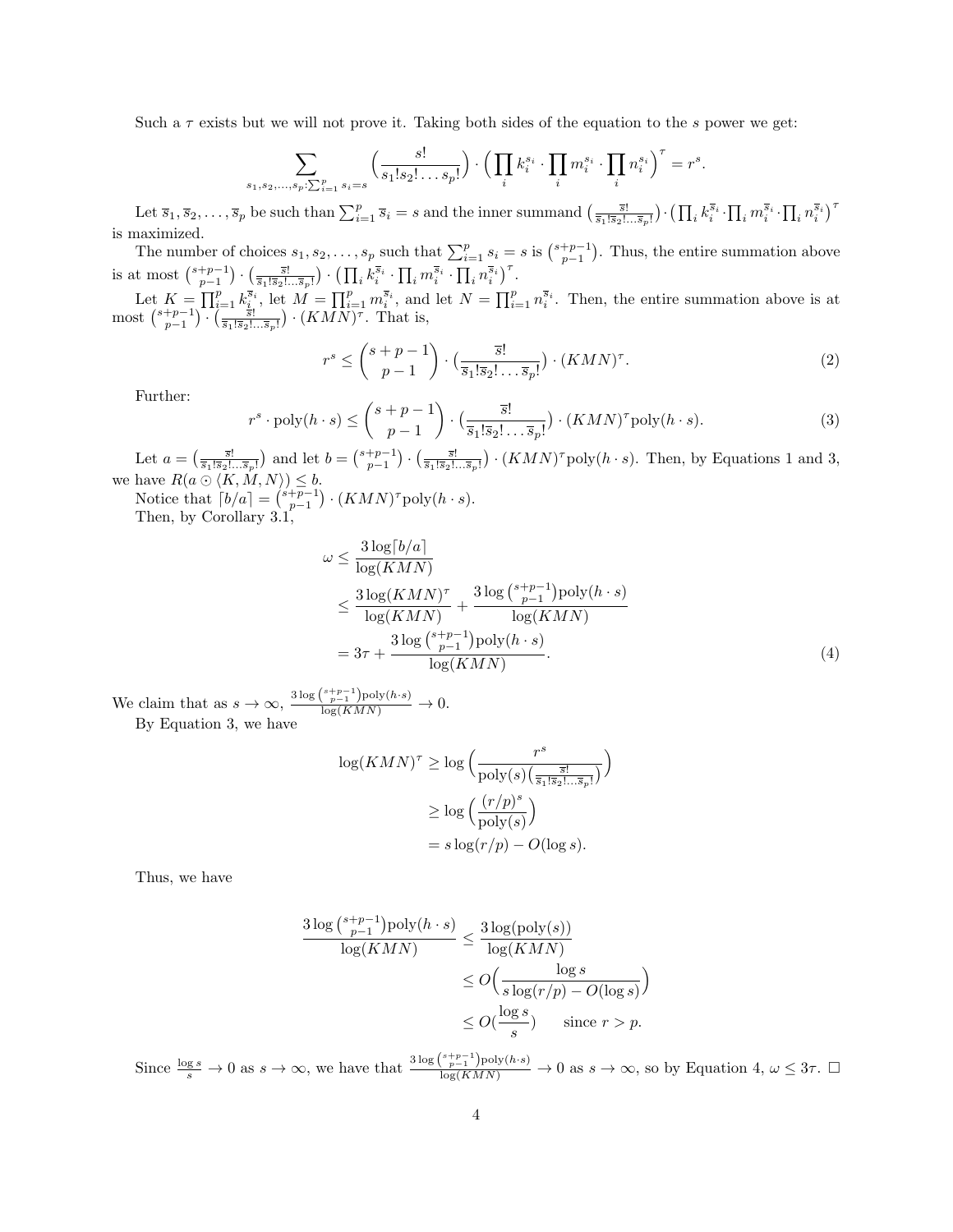The Schönhage's  $\tau$  theorem was used to bound  $\omega$  below 2.5, and subsequently also used in the Coppersmith-Winograd approach, which achieves nearly the best known bound on  $\omega$ .

### 4 Introduction to Coppersmith-Winograd

Coppersmith-Winograd use the following special case of Schönhage's  $\tau$  theorem.

**Theorem 4.1** (Special case of Schönhage's  $\tau$  theorem). If  $\underline{R}(\bigoplus_{i=1}^{p} \langle k_i, m_i, n_i \rangle) \leq r$  and for all i,  $k_i \cdot m_i \cdot n_i =$ V, then  $\omega \leq \frac{3 \log(r/p)}{\log V}$  $\frac{\log(r/p)}{\log V}$  .

#### 4.1 The Coppersmith-Winograd tensors

Coppersmith-Winograd use several families of tensors. We present them in trilinear notation.

Easy tensors One type of Coppersmith-Winograd tensor is known as the "easy tensor" or "small tensor". For any integer  $q \ge 1$  we define the easy tensor  $cw_q \in \mathcal{K}^{(q+1)\times(q+1)\times(q+1)}$  as

$$
cw_q = \sum_{i=1}^{q} x_0 y_i z_i + x_i y_0 z_i + x_i y_i z_0.
$$

Note that the portion of the tensor  $\sum_{i=1}^q x_0 y_i z_i$  is  $\langle 1, 1, q \rangle$ ,  $\sum_{i=1}^q x_i y_0 z_i$  is  $\langle q, 1, 1 \rangle$ , and  $\sum_{i=1}^q x_i y_i z_0$  is  $\langle 1, q, 1 \rangle$ . That is, the easy tensor is the sum of three matrix products, but it's not a direct sum since the terms are not independent of each other e.g.  $x_0y_iz_i$  and  $x_iy_0z_i$  share the variable  $z_i$ .

The following is a representation of the easy tensor:

| $y_q$ | $z_q$            | 0                | $\mathbf{0}$ | $z_0$        |
|-------|------------------|------------------|--------------|--------------|
|       |                  | 0                | $z_0$        | 0            |
| $y_1$ | $\overline{z}_1$ | $z_0$            | $\mathbf{0}$ | $\mathbf{0}$ |
| $y_0$ |                  | $\overline{z}_1$ | .            | $z_a$        |
|       | $x_0$            | $x_1$            | $\cdots$     | $x_q$        |

Complicated tensors The second type of Coppersmith-Winograd tensor is known as the "complicated tensor" or "big tensor". For any integer  $q \ge 1$  we define the complicated tensor  $CW_q \in \mathcal{K}^{(q+2)\times(q+2)\times(q+2)}$ as

$$
CW_q = cw_q + x_0 y_0 z_{q+1} + x_0 y_{q+1} z_0 + x_{q+1} y_0 z_0.
$$

The following is a representation of the complicated tensor:

| $y_{q+1}$ | $z_0$          |       |           |       |           |
|-----------|----------------|-------|-----------|-------|-----------|
| $y_q$     | $z_q$          |       |           | $z_0$ | O         |
|           |                |       | $z_0$     |       |           |
| $y_1$     | z <sub>1</sub> | $z_0$ |           |       | O         |
| $y_0$     | $z_{q+1}$      | $z_1$ | $\cdot$ . | $z_a$ | $z_0$     |
|           | $x_0$          | $x_1$ | $\cdots$  | $x_q$ | $x_{q+1}$ |

There's also a "rotated" version of  $CW_q$ , where the diagonal of  $z_0$ 's is rotated, as follows: